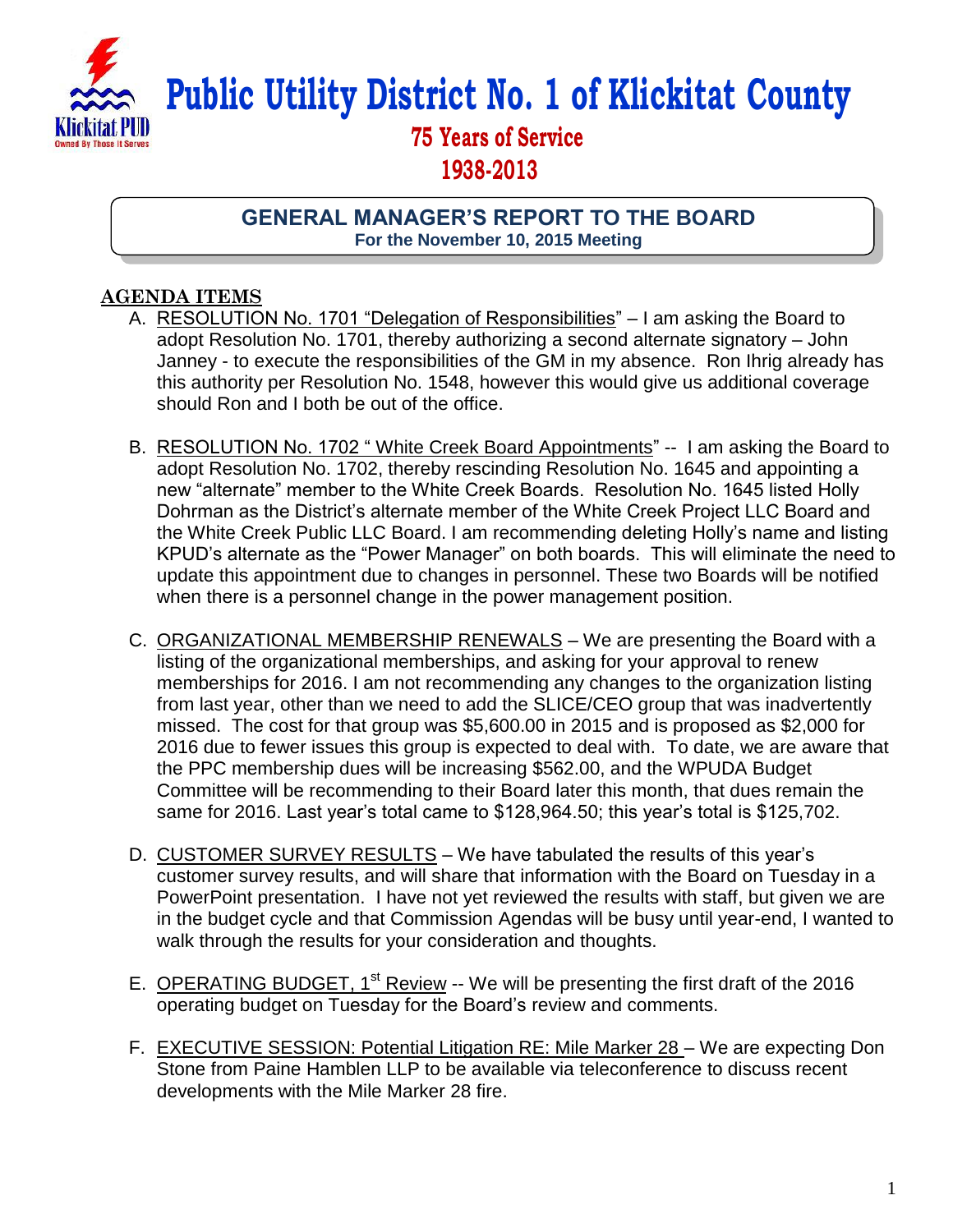### **NON-AGENDA ITEMS**

#### **1. REMINDER: QUARTERLY EMPLOYEE LUNCHEON AT 1:00pm**

- 2. Meetings Attended I attended the Washington PUD Association's (WPUDA) Managers Meeting in Tri-Cities October 28-29. The main area of focus was WPUDA's position on carbon programs being proposed in the legislature and by executive order. We are attempting to link the efforts of the Public Generating Pool and WPUDA. Overall, my position is that legislation that supports regional carbon markets could create an additional value stream for our renewable, carbon free resources and I support that. Devil is in the details as always.
- 3. BPA Ron Schultz and Steve Fisher of Lands Energy met with BPA executives on November 4th in Portland to discuss the TOP Agreement. Ron also met with Kim Gilliam, our Transmission Account Executive (TEA) regarding the Friends of the Gorge Settlement Agreement.
- 4. John Day Pumped Storage Project As we discussed last meeting, we filed a request to FERC to extend our preliminary permit on October 30, 2015. We also filed for a new permit on November 2, 2015 to provide an additional avenue to continue our permit given the potential for funding from China Hydro.

 We received word on November 5, 2015 that FERC staff denied KPUD's request for extension of its second preliminary permit. The order is drafted narrowly and is limited to the fact that KPUD could not justify with extraordinary circumstances why it failed to file the request for extension within 30 days of the expiration of the second preliminary permit. The situation was that at the time of the deadline, we did not have indications that potential funding from China Hydro might be possible. FERC staff did not address the extraordinary circumstances that justify why KPUD needs a third preliminary permit and rejected the application.

 The application for a new license is still being evaluated. I understand from K&L Gates that the only other application filed was by an LLC owned by Nate Sandvig, the engineer who worked for MWH on this project for us. He is no longer employed by MWH.

5. 2016 Budget and Electric Rate Process – Our plan is to present the second draft of the budget to you at the next Board meeting, November 24, 2015 in order to be prepared for a final budget presentation for approval December 8, 2015. I want to discuss and get your direction on the electric rate hearing process, which could be concurrent with the budget process. Alternatively, given the last rate increase was effective June 1, 2015 this could be a separate process next spring.

 We are currently starting a process to review infrastructure or demand based rates to report to you some alternatives to the standard rate design that would better support distributed generation. My guess is that this is a 3 to 6 month process.

 My recommendation is that we consider a concurrent public rate process, with rate hearings the evenings of November 23rd in White Salmon and November 24th as part of the normal Board meeting in Goldendale. I would suggest that the meeting in Goldendale start later to allow the hearing to be conducted in the evening.